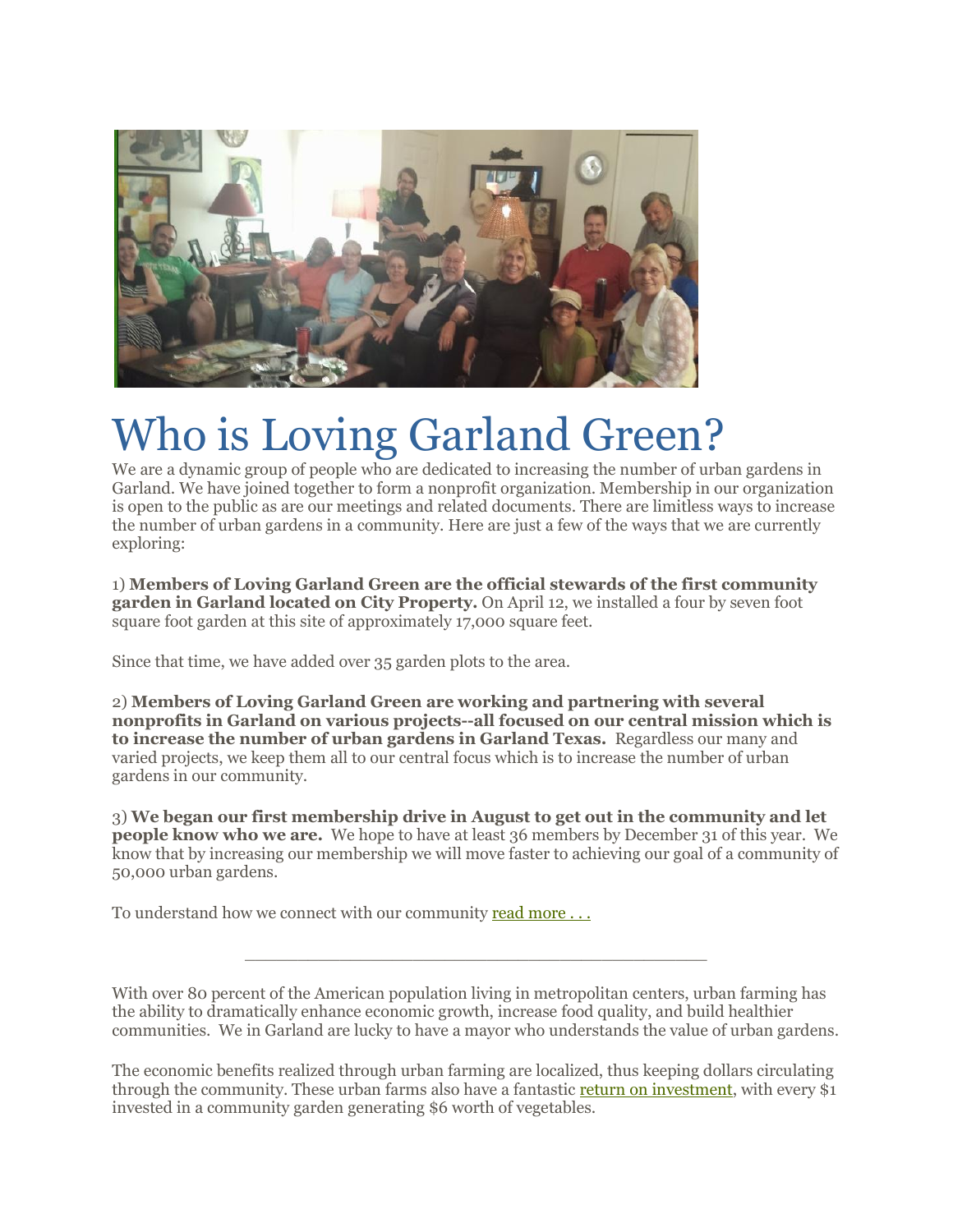We hope you will join us in increasing the ways we can love Garland Green and grow our local economy.

Our core belief is that by increasing the number of gardeners in our community, we will enrich and grow our local economy and increase the food security for all our citizens.

\_\_\_\_\_\_\_\_\_\_\_\_\_\_\_\_\_\_\_\_\_\_\_\_\_\_\_\_\_\_\_

There are 10 million acres of front and back yards in the USA. That's enough to produce 43.5 million tons of food. Eighty percent of the people in the USA live in cities, but less than two percent of the food consumed there is grown locally.\* Members of Loving Garland Green want to change that ratio.

We meet Mondays from 6:30 to 7:30 at 216 East Kingsbridge Drive. Our meetings are open to the public, but we do ask that you call 972-571-4497 prior to attending as this is a private home. Our membership is open to anyone interested who lives in the DFW area.

\**Statistics from Sustainable America.*

Documents with Rules Regarding Garden Plots at the Garland Community Garden:

[Loving Garland Green \(LGG\) Rules for Urban Gardeners.](http://lovinggarlandgreen.org/index.php/download_file/view/111/) [*Note: this draft is subject to approval by members and may accordingly be modified.]*

The second document explains what the City of Garland expects of folks who garden at 4022 Naaman School Road. [COG Garden Policy and Procedure.](http://lovinggarlandgreen.org/index.php/download_file/view/112/)

#### Membership Requirements for Loving Garland Green

Loving Garland Green is a member-directed nonprofit. We have three classes of members: Officers of the Board of Directors; Members of the Board of Directors; and Members-at-Large. All three classes of members have one vote. We have four officers and three members of the board--all of whom are elected by the members.

Any person 18 years of age or older who is interested in urban gardening may join Loving Garland Green. It is not a requirement that you live in Garland. \* The first step to membership is to publicly declare your desire to become a member in person at a meeting. Your declaration will be duly noted by the Secretary and recorded as part of our formal meeting notes and you will be welcomed as an official member of Loving Garland Green.

Membership entitles you to vote on issues before our member-directed nonprofit; to be nominated as an officer or member of the board; and to serve on one of our various committees; however, in order to vote, all members must have attended at least three meetings within the past two months prior to the vote.

\***However, it is a requirement that members live within Garland City limits in order to be assigned stewardship of a garden plot at 4022 Naaman School Road**. If you live in an adjoining municipality and would like to garden at the Garland Community Garden, arrangements may be made for you to share ownership of a plot with a member who is a Garland resident. However, it is the Garland resident who is person officially responsible for that garden plot.